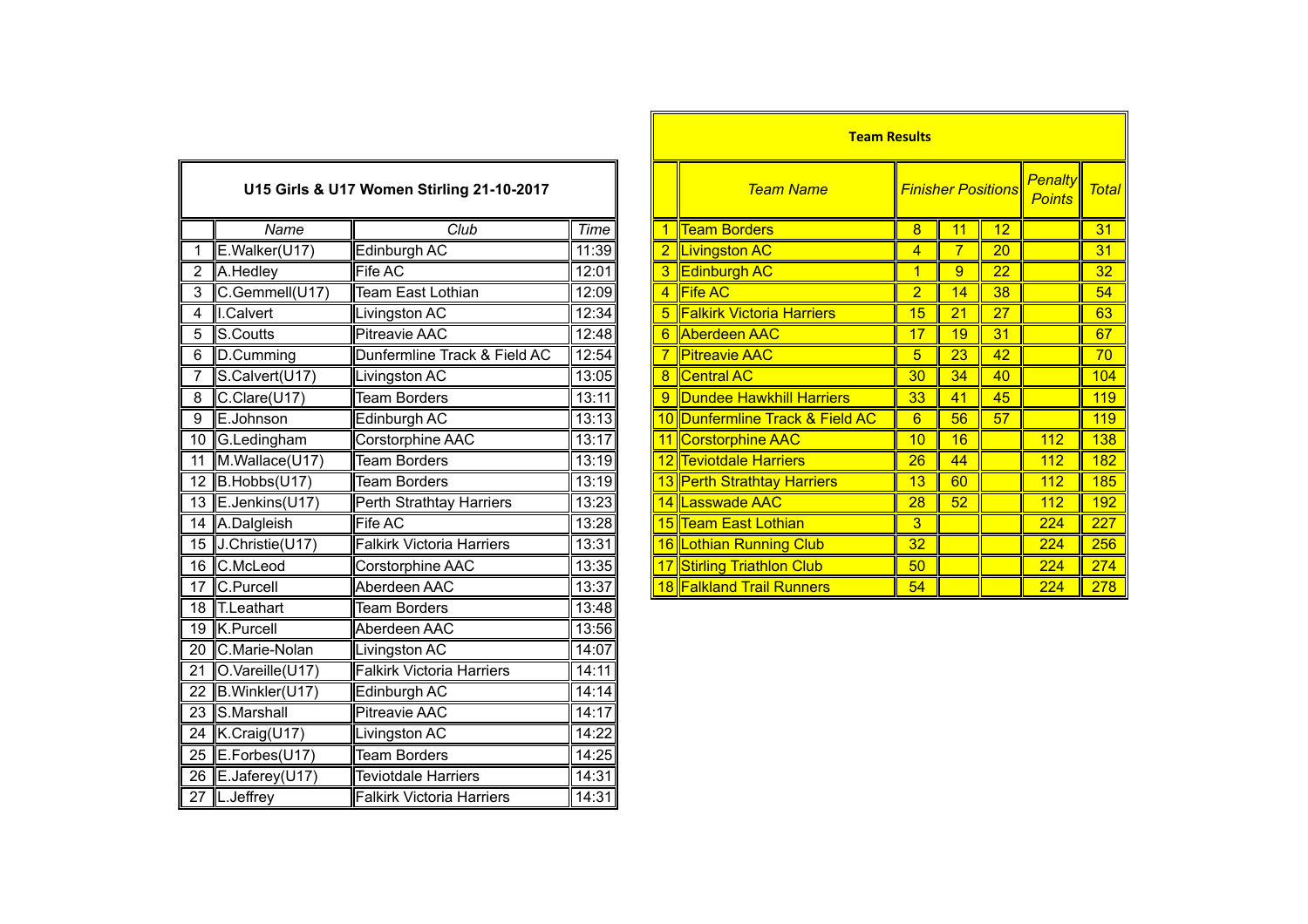| 28              | A.McGlone         | Lasswade AAC                     | 14:36 |
|-----------------|-------------------|----------------------------------|-------|
| $\overline{29}$ | C.Morrison        | <b>Team Borders</b>              | 14:36 |
| $\overline{30}$ | <b>G.Tindall</b>  | <b>Central AC</b>                | 14:38 |
| $\overline{31}$ | <b>I.McGuire</b>  | Aberdeen AAC                     | 14:46 |
| 32              | H.Steel           | Lothian Running Club             | 14:48 |
| 33              | A.Bennett(U17)    | <b>Dundee Hawkhill Harriers</b>  | 14:50 |
| 34              | S.Henderson(U17)  | Central AC                       | 14:54 |
| 35              | E.Mooney          | <b>Team Borders</b>              | 15:01 |
| $\overline{36}$ | K.Robertson       | <b>Falkirk Victoria Harriers</b> | 15:05 |
| $\overline{37}$ | M.Lovie           | Aberdeen AAC                     | 15:35 |
| $\overline{38}$ | L.Smith           | <b>Fife AC</b>                   | 15:39 |
| 39              | Z.Edward          | Aberdeen AAC                     | 15:43 |
| 40              | H.Scott(U17)      | <b>Central AC</b>                | 15:46 |
| 41              | L.Rogers          | Dundee Hawkhill Harriers         | 15:49 |
| $\overline{42}$ | <b>B.Aitken</b>   | <b>Pitreavie AAC</b>             | 15:49 |
| 43              | L.Barclay         | <b>Falkirk Victoria Harriers</b> | 15:55 |
| 44              | M.Ballantine      | <b>Teviotdale Harriers</b>       | 15:59 |
| 45              | N.McCoshim        | <b>Dundee Hawkhill Harriers</b>  | 15:59 |
| 46              | C.Ritchie         | <b>Fife AC</b>                   | 16:01 |
| $\overline{47}$ | A.Burnett         | Edinburgh AC                     | 16:04 |
| $\overline{48}$ | C.Grant           | <b>Falkirk Victoria Harriers</b> | 16:15 |
| 49              | M.Hobbs           | <b>Team Borders</b>              | 16:21 |
| 50              | J.Eil Maxwell     | <b>Stirling Triathlon Club</b>   | 16:30 |
| 51              | S.Ure             | Livingston AC                    | 16:33 |
| $\overline{52}$ | L.Meikle          | Lasswade AAC                     | 16:37 |
| 53              | G.Booth           | <b>Fife AC</b>                   | 16:50 |
| 54              | $?$ .????(U17)    | <b>Falkland Trail Runners</b>    | 17:07 |
| 55              | R.Fagan(U17)      | <b>Team Borders</b>              | 17:13 |
| 56              | E.Bond            | Dunfermline Track & Field AC     | 17:17 |
| 57              | M.Brocklesby(U17) | Dunfermline Track & Field AC     | 18:21 |
| 58              | S.Brown           | Dundee Hawkhill Harriers         | 18:27 |
| 59              | A.White(U17)      | Livingston AC                    | 19:03 |
| 60              | L.Wood            | Perth Strathtay Harriers         | 19:56 |